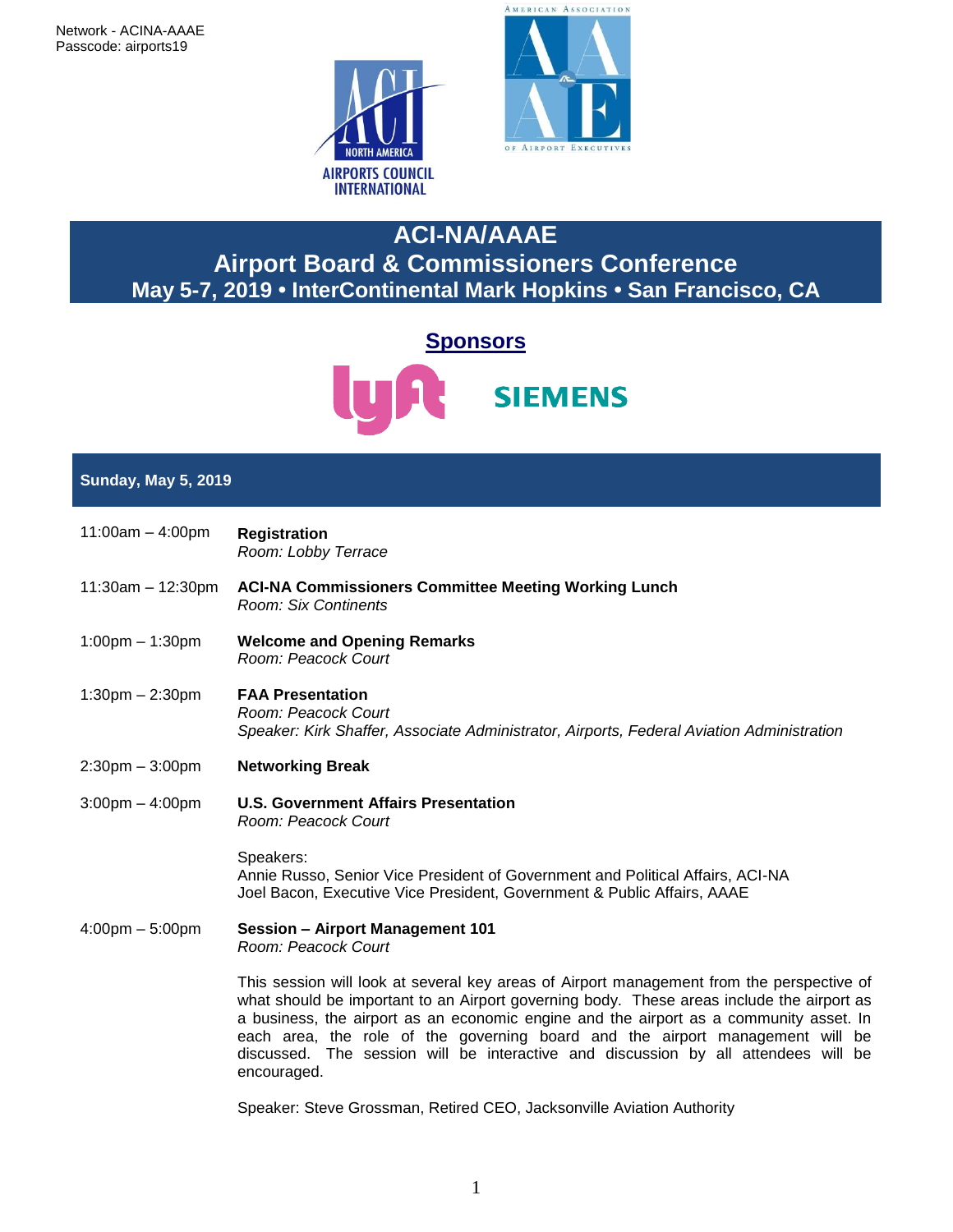Network: ACINA/AAAE Password: airports18

5:30pm – 6:30pm **Welcome Reception** *Room: Room of Dons*

## **Monday, May 6, 2019**

| $8:30am - 4:00pm$ | <b>Registration</b><br>Room: Lobby Terrace |
|-------------------|--------------------------------------------|
|                   |                                            |

8:30am – 9:30am **Breakfast** *Room: Room of Dons*

9:30am – 10:30am **Challenges Facing Today's Airport Board Members and Commissioners**  *Room: Peacock Court*

> Airport commissioners that represent, small, medium and large hubs will discuss the challenges their airports and boards presently face and the concerns they foresee for their individual airports moving forward. This session will provide first-hand perspectives of the strategies commissioners are using to address a broad range of concerns while also providing guidance on emerging issues and trends.

## Speaker: Harold Cobb, Emeritus Commissioner, Norfolk International Airport

- 10:30am 11:00am **Networking Break** *Room: Lobby Terrace*
- 11:00am 12:00pm **Session Some Things are Actually Happening in Washington – Recent Developments Affecting Airports** *Room: Peacock Court*

Although much of Washington remains gridlocked, a number of federal policy changes are quietly being implemented that affect airports. Many of these come from Congressional direction in the FAA Reauthorization Act of 2018, which was enacted last October. As the industry evolves, the FAA is considering changes in regulation of airport development, new financial tools for airports, safety mandates, the role of airports in regulating drones and other topics that could, collectively have a significant effect on airport development, operations and management.

Speakers: Peter Kirsch, Partner, Kaplan Kirsch Rockwell

12:00pm – 1:00pm **Session** – **Technology: an Airport Leadership Blessing or Curse?** *Room: Peacock Court*

> There is no let-up in the technology storm that is sweeping airports. From biometrics to autonomous vehicles – and everything in-between - airports are ripe for technologyenabled change. But what does that look like? And is it all good?

> This session seeks to put in context the current technological revolution and its impact on aviation and airports. It frames the challenges and opportunities for airport leaders and suggests actions for Board members and Commissioners.

Speaker: Ian Law, Chief Information Officer, San Francisco International Airport

1:00pm – 2:30pm **Networking Lunch** *Room: Room of Dons*